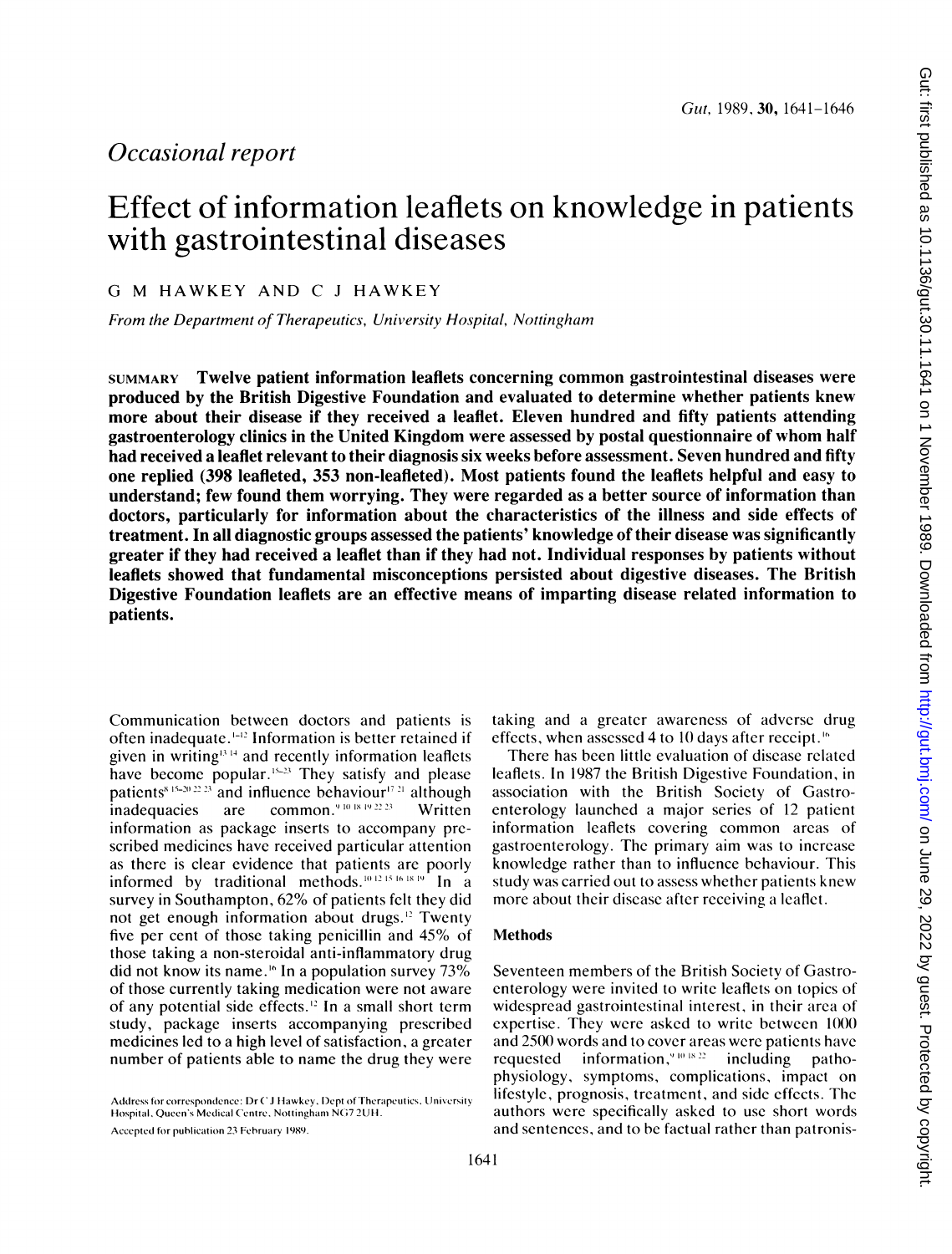## Table 1 Details of the leaflets

|                             |      | Patient assessments    |                                           |     |          |  |
|-----------------------------|------|------------------------|-------------------------------------------|-----|----------|--|
|                             |      | Length Reading Easy to | (words) ease* anderstand Helpful Worrving |     |          |  |
| Will it affect my gut? 1962 |      | 56                     |                                           |     |          |  |
| Hiatus hernia and           |      |                        |                                           |     |          |  |
| heartburn                   | 1479 | 63                     | 89%                                       | 80% | 16%      |  |
| Peptic ulcer                | 1376 | 64                     | 92%                                       | 87% | 5%       |  |
| Coeliac disease             | 1683 | 65                     | $100\%$                                   | 83% | $\theta$ |  |
| Diarrhoea and               |      |                        |                                           |     |          |  |
| constipation                | 2587 | 62                     | 92%                                       | 75% | 13%      |  |
| Inflammatory bowel          |      |                        |                                           |     |          |  |
| disease                     | 2499 | 66                     | 90%                                       | 92% | 3%       |  |
| Diverticular disease        | 815  | 46                     | 78%                                       | 84% | 11%      |  |
| Polyps and cancer of        |      |                        |                                           |     |          |  |
| the colon                   | 1187 | 70                     |                                           |     |          |  |
| Irritable bowel             |      |                        |                                           |     |          |  |
| syndrome                    | 1403 | 58                     | 85%                                       | 85% | 9%       |  |
| Liver disease               | 1702 | 69                     | 86%                                       | 92% | 30%      |  |
| <b>Gall stones</b>          | 1444 | 74                     | 93%                                       | 89% | 10%      |  |
| Having an                   |      |                        |                                           |     |          |  |
| endoscopy                   | 2045 | 52                     |                                           |     |          |  |

\*Reading ease score of 60–65 = accessible to the 75% of population with  $IQ \ge 90$ ; a higher score indicates easier to read;  $-$ =not tested.

ing or didactic. After a process of amalgamation and editing the series was reduced to 12 leaflets covering the topics listed in Table 1. During the editing process, sentences were shortened and words simplified with the aim of achieving a reading case score greater than 50 but without reducing the information content. The reading case score was calculated by the method of Fleisch<sup>24</sup> using the formula:

reading ease= $206.84 - 0.85W - 1.02S$ 

where  $W$ =number of syllables per 100 words S=average sentence length in words.

Line diagrams to a maximum of 25 were included to aid understanding. Each leaflet also included definitions of 63 terms commonly used in gastroenterology as well as information about the British Digestive Foundation, an invitation to contribute to its research funds, a Deed of Covenant, and a Bankers' Order.

The final versions were made into A5 size booklets 16–24 pages in length using two tone printing. Seven hundred thousand leaflets were printed with the support of Thomas Morson Pharmaceuticals and distributed in packs to a medical and/or surgical gastroenterologist at each major teaching or district general hospital in the United Kingdom.

#### **ASSESSMENT**

Members of the British Society of Gastroenterology were invited to help in the assessment of leaflets. Twenty four volunteers were selected to cover major regions of England and Wales and include a reasonably balanced mix of medical and surgical units in teaching and district general hospitals. These centres receive leaflets three months in advance of other centres.

## PATIENT ENROLMENT

Patients in the waiting room before medical consultation were given a written invitation to participate in a digestive disease survey' of their experiences and views. The doctor entered the name, address, and diagnosis on an accession form of patients giving their informed consent. The card also instructed the doctor whether or not to give the relevant leaflet to the patient. This was done at the end of the consultation and the doctor was instructed to avoid introducing an association between the leaflet and the digestive disease survey. The accession lists were mailed to a central office and questionnaires sent to all patients, on average six weeks after the patient's initial consultation.

## **OUESTIONNAIRES**

The questionnaires contained nine questions about life style and 12 about the patients' experiences in attending general practitioners and hospitals with their gastrointestinal disease, with particular reference to information given at each stage. They were asked that if they had ever read a leaflet to answer nine questions about its value and information content. All patients were asked to identify any organisations they knew funding research in digestive diseases, whether they were in favour of public donations to digestive disease research, and whether they had made a donation themselves. They were asked to select correct definitions for 10 medical terms from a list of 24. Ten points were awarded for a correct and 10 points deducted for an incorrect answer (maximum possible 100, score for random  $response(0)$ .

Within each questionnaire there were 20 factual questions related to the patient's declared diagnosis. These required a yes/no response. The correct answers were yes and no in equal numbers. The sense of all these questions was reversed for half the patients to avoid a positive response bias. These factual questions were scored  $+5$  correct,  $-5$ incorrect, and  $\theta$  (don't know) and a total factual mark computed (maximum possible score 100, score for random response 0).

Non-factual questions were asked in two forms, with positive responses first for half of them and negative responses first for the other half. This order of response was also reversed for each question in half the questionnaires to avoid a positive response bias. Patients who did not complete and return their questionnaires received no further prompting.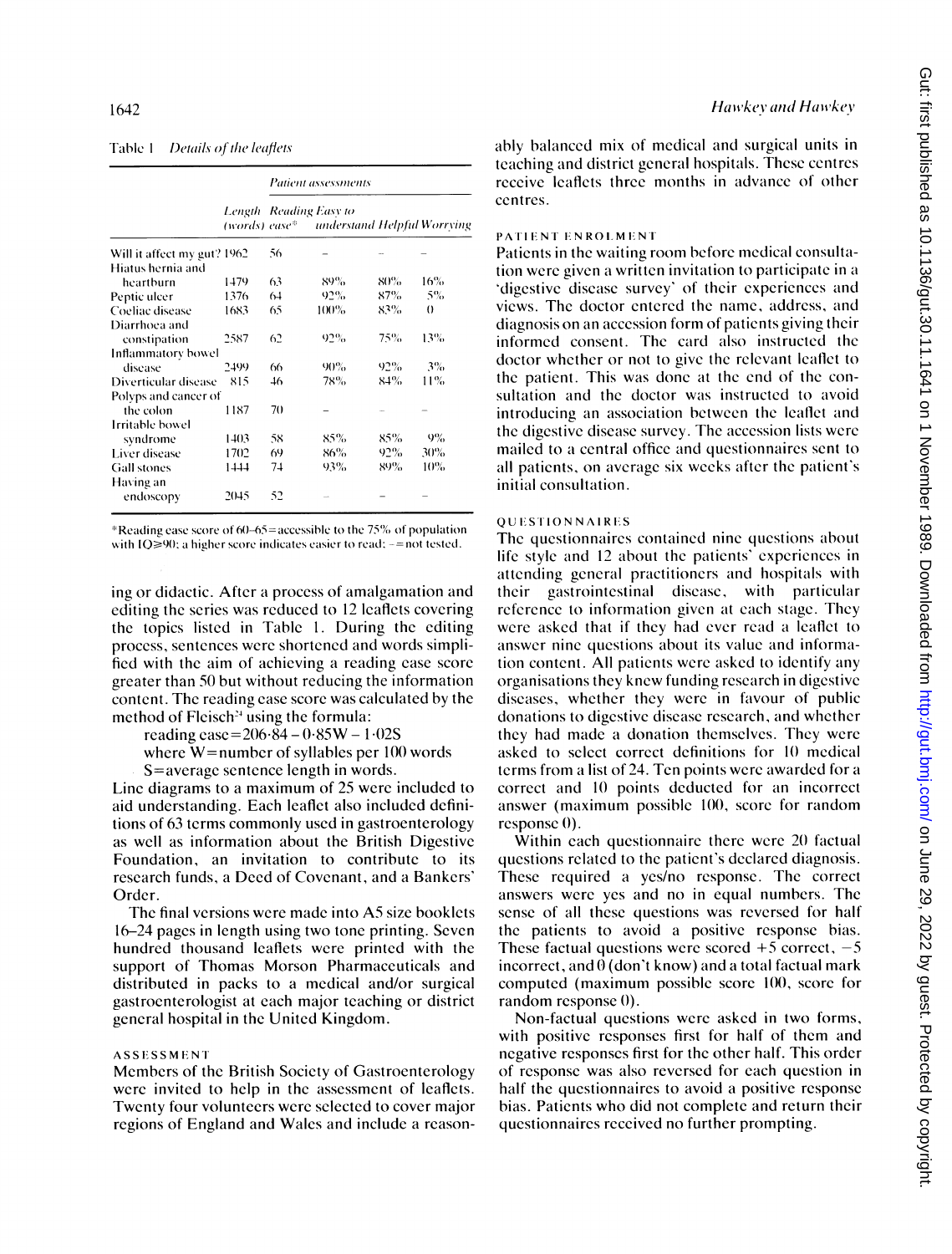

Figure Scores on the factual questionnaire for patients receiving leaflets (hatched bars) compared to controls (open bars). Means and SEM are shown. Improvements in leafleted patients are highly significant in each category.

## STATISTICAL ANALYSIS

Data were analysed using the SPSSX program. Differences in proportions were assessed using the  $\gamma^2$ test. The significance of influences on factual scores was analysed by analysis of variance. Differences between leafleted and non-leafleted patients in specific disease groups were analysed by unpaired <sup>t</sup> tests. Data are quoted as means and SEM.

## Results

## READABILITY

Details of the leaflets are shown in Table 1. In all but one instance the target readability score was achieved and for most the score was over 60, making them easily accessible to those with an IQ of 90 or greater (approximately 75% of the population).

## PATIENT RESPONSE TO QUESTIONNAIRE Seven hundred and fifty one of the <sup>1150</sup> patients who were sent questionnaires returned them satisfactorily completed (response rate 65%, without prompting).

|                                    | Not leafleted - Leafleted |            |
|------------------------------------|---------------------------|------------|
| $Age*$                             | 49.3(18.3)                | 48.2(17.0) |
| $Sex+ (M/F)$                       | 160/188                   | 191/202    |
| Social class 1-2                   | 21.1%                     | 20.8%      |
| $3 - 4$                            | 39.0%                     | 38.9%      |
| $5 - 6$                            | 8.3%                      | 7.8%       |
| Retired, unemployed, unclassified  | 31.6%                     | 32.5%      |
| Teaching hospital/district general |                           |            |
| hospital <sup>†</sup>              | 178/166                   | 193/194    |
| Medical/surgical <sup>+</sup>      | 261/73                    | 286/89     |

\*Mean (and standard deviation) †Total number do not aggregate to 751, reflecting a small number of missing data.

CHARACTERISTICS OF THE PATIENTS ASSESSED. The characteristics of patients who received leaflets were similar to those who did not (Table 2). There were similar numbers attending teaching hospitals and district general hospitals, but more in medical than surgical clinics reflecting current gastroenterological practice in the United Kingdom. The largest number of patients were those with inflammatory bowel disease reflecting the prevalence of such

## patients in follow up gastroenterology clinics. PATIENT ASSESSMENT OF THE LEAFLETS

Patients assessed the leaflets on scales containing five points (two positive, two negative, one neutral) for ease of understanding and overall helpfulness of information. The proportions expressing positive views ('very', 'fairly') are shown in Table 1. In a similar five point scale patients were asked how worrying or reassuring it was to read the leaflets. The proportions of patients who rated their leaflet as very or fairly worrying is shown in Table 1. Most patients found the leaflet easy to understand and helpful and few declared themselves worried by their content.

## PATIENTS' SOURCE OF INFORMATION Patients checked a 5 point scale ('too much', 'evcry-

| Table 3 | Satisfaction with sources of information |  |  |  |  |
|---------|------------------------------------------|--|--|--|--|
|---------|------------------------------------------|--|--|--|--|

|                                   | From                           |                    |                    |  |
|-----------------------------------|--------------------------------|--------------------|--------------------|--|
| Satisfactory information<br>about | General<br>practitioner doctor | Hospital           | Leaflet            |  |
| <b>Illness</b>                    | 37%                            | $69%$ <sup>+</sup> | $81%$ + ±          |  |
| Investigations                    | 48%                            | $70%$ +            | $67%$ <sup>+</sup> |  |
| Reasons for doing investigations  | 40%                            | $67%$ <sup>+</sup> | $69%$ <sup>+</sup> |  |
| Treatment                         | 46%                            | $71%$ <sup>+</sup> | $71%$ +            |  |
| Side effects of treatment         | 16%                            | $28%$ <sup>+</sup> | $46\%$ † ±         |  |
| Desirable changes in lifestyle    | 34%                            | $43\%$ *           | $49%$ +            |  |

 $p$ <0.05 compared with general practitioner;  $tp$ <0.01 compared with general practitioner;  $\frac{1}{2}p<0.05$  compared with hospital doctor.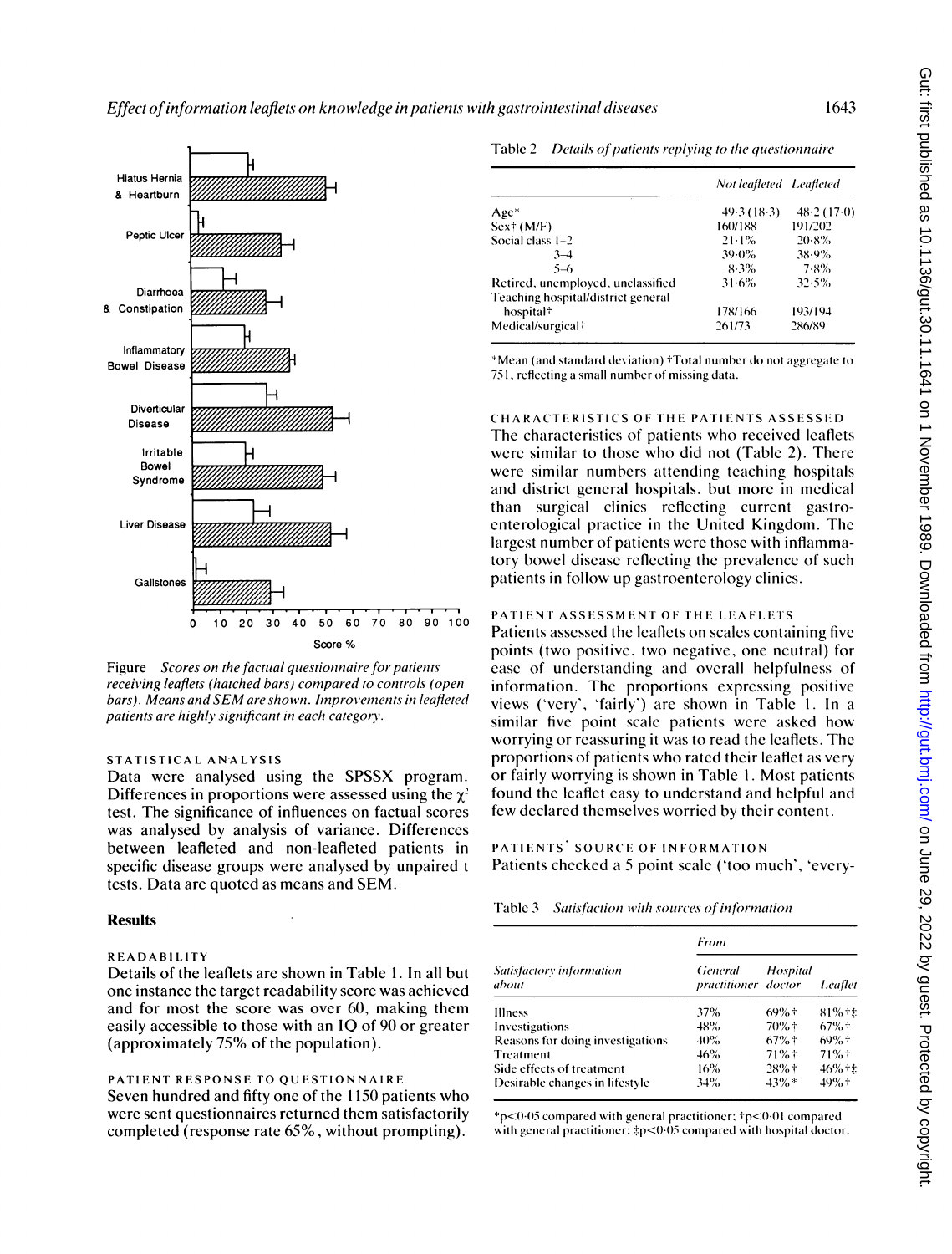thing necessary', 'quite a lot', 'only a bit', 'nothing') quantifying the adequacy of information from their general practitioner, hospital doctor, or leaflet if they received one. Few patients checked 'too much' and Table 3 shows the percentage of those remaining who gave positive responses ('everything necessary' or 'quite a lot'). The data concerning general practice and hospital doctors did not vary significantly between recipients and non-recipients of leaflets. The data show that the hospital doctors were perceived as being a significantly better source of information than general practitioners for all aspects of the patient's illness. The leaflets were perceived as being significantly better than the hospital doctors about the characteristics of the illness and about the side effects of treatment.

### KNOWLEDGE

Initially factual scores were analysed by multivariate analysis of variance using class, type of patient (medical/surgical), type of hospital (teaching/district general hospital), disease category and whether the leaflet was given or not, as possible determining variables. This analysis showed that scores were influenced by diagnosis ( $f=8.12$ ,  $p<0.01$ ), class ( $f=$ 5.38,  $p<0.01$ , and type of hospital attended ( $f=6.09$ ,  $p=0.014$ ) but the strongest determinant was receipt of a leaflet ( $f = 160.7$ ,  $p < 0.001$ ).

Average scores achieved by recipients and non-

| Table 4 | Specific areas of knowledge |  |
|---------|-----------------------------|--|
|         |                             |  |

#### Most control patients knew that:

#### Heartburn

- 1 Heartburn does not arise in the heart
- Heartburn can occur without a hiatus hernia
- $\mathcal{E}$ Heartburn is caused by reflux of gastric juice

#### Peptic ulcer

- Ulcers can heal spontaneously -1
- Smoking retards ulcer healing
- $\mathbf{3}$ About  $\overline{V}_4$  of the population have an ulcer at some stage of their life
- Iron makes the stools dark grey  $\Delta$
- $\overline{\mathbf{S}}$ Tarry stools can indicate bleeding

#### Inflammatory bowel disease

- Sulphasalazine reduces relapse rates in ulcerative colitis by 1/4
- Crohn's disease can affect any part of the gut
- $3<sup>7</sup>$ People with ulcerative colitis do not have primary abnormalities of personality

## Irritable bowel syndrome

- A syndrome is a collection of symptoms
- The irritable bowel syndrome is not caused by smoking 3
- There is an increased incidence of anxiety and depression in irritable bowel syndrome
- $\overline{4}$ Milk does not relieve bowel spasm

## **Gall** stones

- Most gall stones in the UK are formed from cholesterol 1
- $\overline{c}$ Women form gall stones more commonly than men

recipients of leaflets in individual disease categories, where at least 25 patients were assessed, are shown in the Figure. Responses by patients with peptic ulcers and gall stones who did not receive leaflets were not significantly different from a random response rate. Scores in non-leafleted patients with other conditions were somewhat higher but the highest score for non leafleted group (diverticular disease) was lower than the lowest score for a leafleted group (gall stones). Direct comparison showed that scores achieved by leafleted patients were significantly higher (unpaired  $t$  test,  $p<0.01$  for all) than control patients for each of the eight diagnoses investigated. Patients who received leaflets could also define gastroenterological terms better than those who did not. (Score 44 (2)  $\nu$  $14(2)$ ,  $p < 0.001$ .)

## **AREAS OF KNOWLEDGE AND MISCONCEPTION**

The control patients who did not receive leaflets consistently scored well on some questions and badly on others. Table 4 illustrates all questions where more than 50% of all patients questioned gave the correct answer (areas of knowledge). Table 5 shows common misconceptions (questions where those answering gave more wrong answers than right answers).

## **INFLUENCE OF LEAFLET ON BEHAVIOUR**

There was some evidence that patients understood the implications for their lifestyle of the information contained in the leaflets. Thus, 40% of smokers with peptic ulcers declared the leaflet to have influenced them to stop in contrast with only 6% of patients with ulcerative colitis. All coeliac patients not taking a gluten free diet said they were more likely to take one as a result of the leaflets. Fibre consumption was common in all groups (38% claimed to eat a high fibre diet), but a further 29% of peptic ulcer patients were influenced to take a high fibre diet, reflecting a discussion of its possible benefits in duodenal ulceration in the leaflet.

## **KNOWLEDGE OF DIGESTIVE DISEASES**

## ORGANISATIONS

Twenty four per cent of patients who received a British Digestive Foundation leaflet were able to name an organisation connected with digestive diseases, compared with only 8% of those who had never received a leaflet. Eleven per cent of leafleted patients named the British Digestive Foundation, compared with none of the non-leafleted patients.

## **DONATIONS**

Nine and eight per cent respectively of leafleted and non-leafleted patients claimed to have given money to a digestive diseases organisation, but only two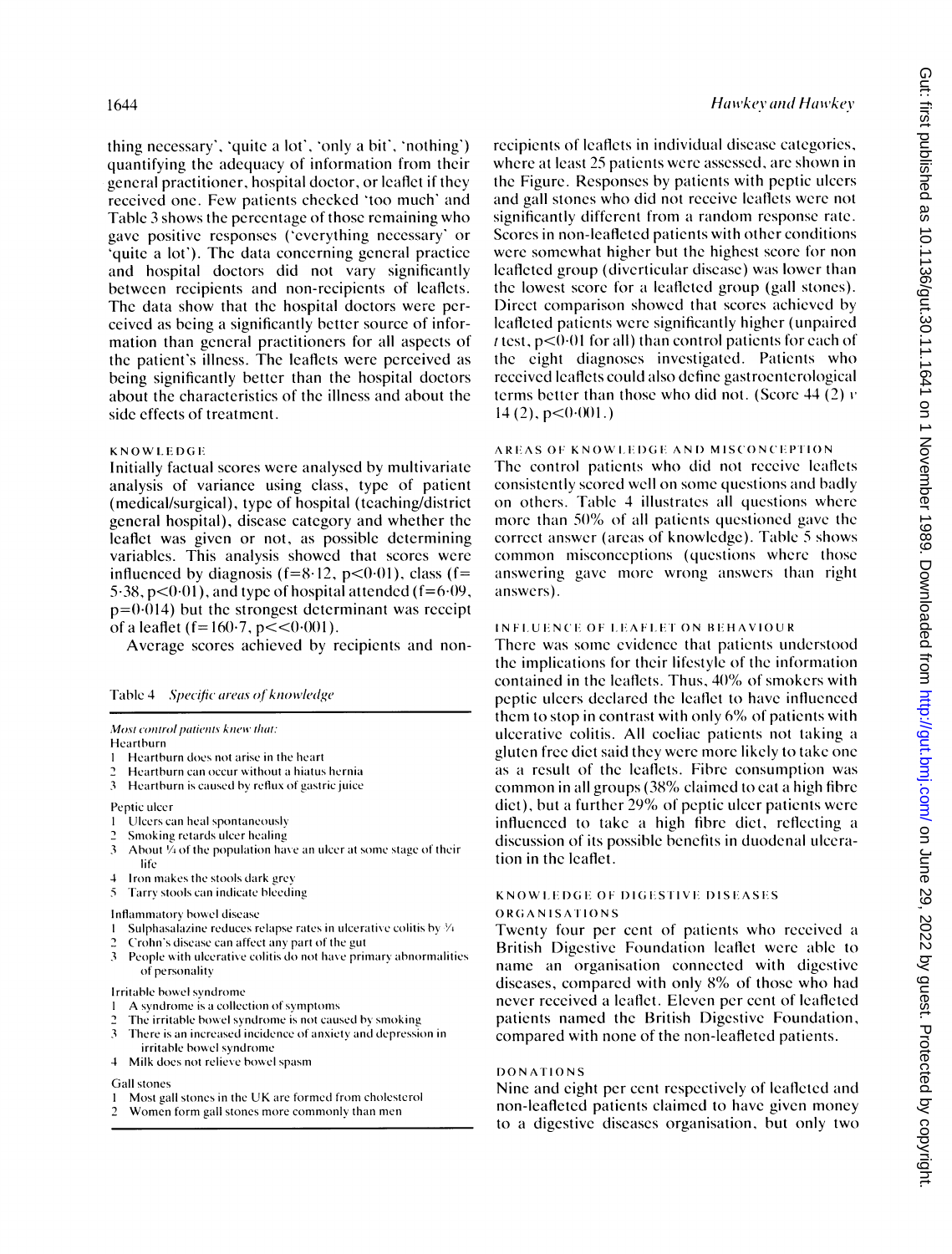## Table 5 Specific misconceptions

Most control patients believed that:

Heartburn

- A hiatus hernia causes a bulge on the abdomen
- 2 Paracetamol irritates the oesopbagus
- 3 Heartburn is not affected by weight loss

Peptic ulcer

- <sup>I</sup> Ulcers are most common in business men
- 2 People with gastric ulcers make too much acid
- 3 Duodenal ulcers are caused by stress at work
- 4 Two glasses of wine per day will retard ulcer healing<br>5 A bland diet will accelerate ulcer healing
- <sup>5</sup> A bland diet will accelerate ulcer healing
- $6$  If an ulcer is described as chronic it means it is very bad

Inflammatory bowel disease

- <sup>I</sup> Most patients with ulcerative colitis are smokers
- Ulcerative colitis can involve the whole gut
- 3 Ulcerative colitis and Crohn's disease do not run in families

Irritable bowel syndrome

- 1 Only 1% of the UK population get irritable bowel syndrome symptoms
- 2 In the irritable bowel syndrome the bowel looks inflamed<br>3 95% of cases of irritable bowel syndrome will respond to a
- 95% of cases of irritable bowel syndrome will respond to a high fihbre diet

Gall stones

- 1 Most gall stones form in the bile duct<br>2 Gall stones usually cause symptoms
- 2 Gall stones usually cause symptoms<br>3 Gall stone pain is nearly always in or
- Gall stone pain is nearly always in or over the gall bladder
- 4 Most people with gall stones need to take a low fat diet
- Nearly all gall stone patients will need an operation

patients  $(0.5\%$  of leafleted patients) had given to the British Digestive Foundation.

#### **Discussion**

Fundamental misconceptions about digestive diseases are widespread amongst British patients suffering from these diseases. For example, most of those with heartburn believe that a hiatus hernia causes a bulge on the abdomen whereas ulcer patients still perceive their disease as stress related, common in businessmen and requiring <sup>a</sup> bland diet. Similarly, patients with ulcerative colitis associate the disease with smoking, believe it involves the whole gut and does not run in families despite personal evidence to the contrary. Patients with gall stones do not know that they are common and usually asymptomatic. These and other misconceptions, reflected in low factual scores in non-leafleted patients show that there is a need for additional sources of information in British patients with gastrointestinal diseases.

Our data show that patients found the British Digestive Foundation leaflets easy to understand. The Fleisch readability score was to some extent predictive: one of the two leaflets which was not specifically edited to achieve high readability had the lowest readability score and was the hardest to understand. Most patients found the leaflets helpful and relatively few found them worrying. That patients could find worrying information helpful is illustrated by the leaflet on liver disease which was perceived both as most helpful (together with that on inflammatory bowel disease) and most worrying.

As a source of information hospital doctors were perceived as better than general practitioners, perhaps partly reflecting the fact that diagnoses are less likely to be evident when a general practitioner is consulted. Leaflets were perceived as being as good or better than hospital doctors as a source of information, and better than general practitioners, even though doctors can offer individualised information whereas leaflets cannot. The perceived performance of doctors was least satisfactory in relation to information about side effects of treatment and desirable changes in life style. Whilst leaflets were generally a better source of such information, our data show that patients want still more information in these areas. Side effects of treatment may be better covered by prescription package inserts but future disease related leaflets should include more information on desirable changes in lifestyle.

Our primary aim was to increase patients' knowledge of their disease and this was achieved as patients who received leaflets scored significantly better in all the disease categories tested. This was true even in the leaflets with low readability scores which were reported as harder to understand. Our patients were studied much longer after receipt of the leaflet (six to eight weeks) than in the previous study of prescription package inserts, where the interval was only four to 10 days.<sup>19</sup>

One of our secondary aims was to increase awareness of the British Digestive Foundation. In this respect, the leaflets were a moderate success raising the number of patients able to name the British Digestive Foundation from  $0$  to  $11\%$ . This did not have any significant effect, however, on patient donations to the British Digestive Foundation.

Influencing patient behaviour was not in itself a primary aim. The philosophy motivating production of the leaflets was to reduce rather than increase patients' dependence on the medical profession. Moreover, previous leaflets which have been written specifically to influence patient behaviour have not always been effective. Cigarette consumption can be influenced at least in the short term, $21$  but longterm drug compliance is not,'' and use of graphic instructions for the collection of mid-stream specimens of urine has been detrimental.<sup>25</sup> The limited data on behaviour included in our survey suggest that patients understood the significance of what they read and came to rational conclusions - for example, peptic ulcer patients who smoked were influenced to stop whereas those with ulcerative colitis were not.